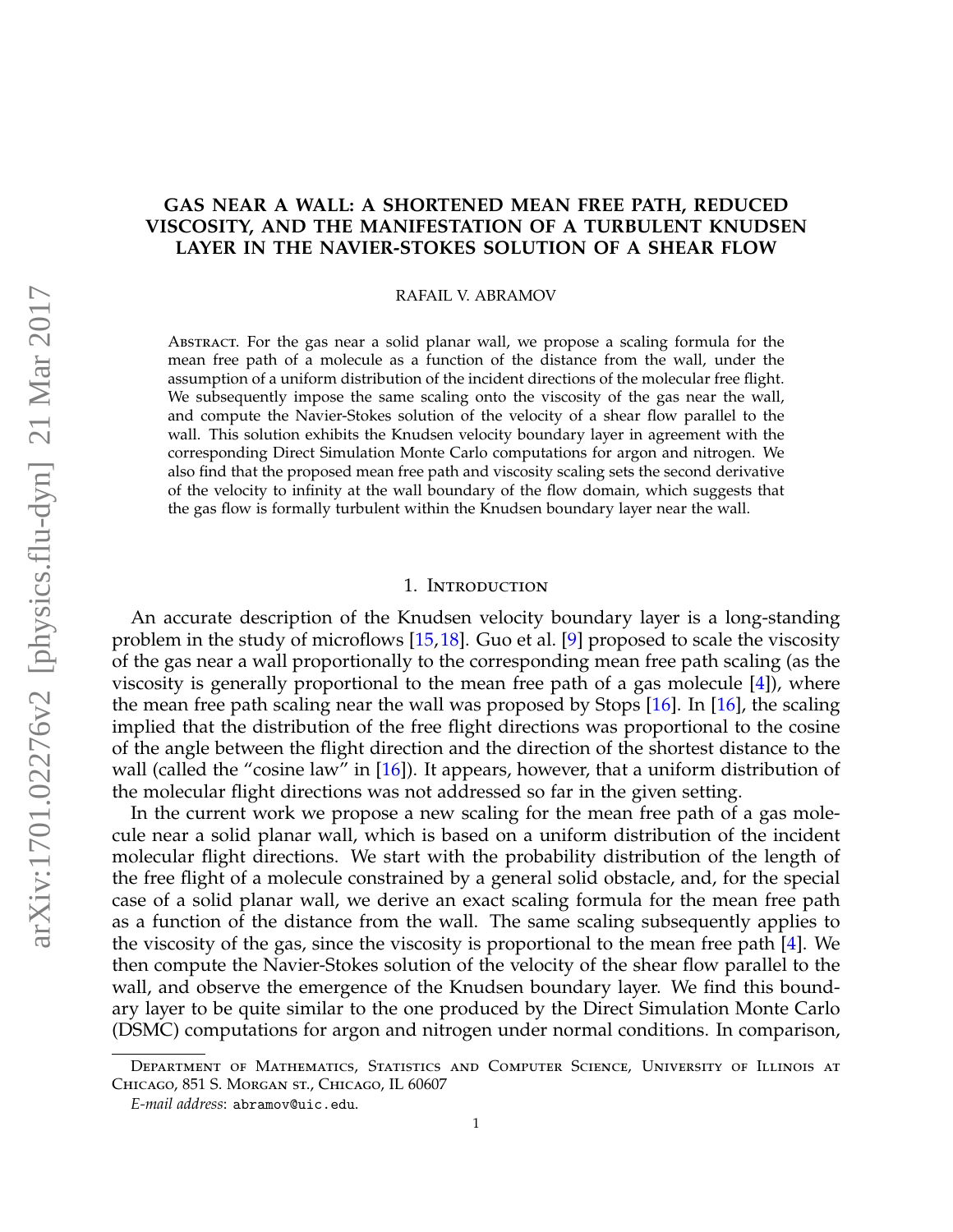#### 2 RAFAIL V. ABRAMOV

the scaling based on the cosine law from  $[9, 16]$  $[9, 16]$  $[9, 16]$  does not appear to model the Knudsen boundary layer with comparable accuracy. Also, a surprising feature of the viscosity scaling we propose is that it requires the second derivative of the gas flow velocity to be infinite at the wall boundary of the flow domain, which, from the perspective of the fluid dynamics, suggests that the Knudsen boundary layer is formally turbulent near the wall boundary.

#### 2. The behavior of the mean free path near a wall

First, we consider the situation where a gas molecule flies freely until it collides with another gas molecule (no obstacles are present). We denote the conventional molecular mean free path in the absence of obstacles as  $\lambda_0$ . Assuming that a collision is random and can happen anytime with equal probability, here we model it via a Poisson process, such that the length of the free flight *r* until a collision is also a random variable. From the elementary theory of random processes [\[7\]](#page-11-5) it follows that the probability distribution of time until the next collision decays exponentially with increasing time for a Poisson process model. Observing that the speed of the free flight between collisions is constant, we conclude that the probability distribution function  $f(r)$  of the length  $r$  of the free flight until a collision also decays exponentially with increasing *r*:

$$
f(r) = \frac{1}{\lambda_0} e^{-r/\lambda_0}.
$$

The factor in front of the exponent above ensures that  $f(r)$  is normalized; also, the expectation **E** of the length *r* of the free flight until a collision is precisely  $\lambda_0$ . The same statistical distribution of the length of the free flight was used in [\[16\]](#page-11-4) (see the formula at the bottom of p. 686 in [\[16\]](#page-11-4)), and, for the thermodynamic conditions close to normal, is also corroborated by the direct molecular dynamics simulations in [\[5\]](#page-11-6) (see Fig. 3(a) in [\[5\]](#page-11-6)).

Second, let an obstacle be placed along the direction of the flight at the distance  $r_0$ from the current position of the gas molecule, such that the collision is guaranteed to occur before or at  $r_0$ . In this case, the expectation **E** of the length  $r$  of the free flight until a collision (either with another molecule, or, if none happens, with the obstacle upon covering the distance  $r_0$ ) becomes a function of  $r_0$  and is given by

(2.2) 
$$
\mathbb{E}(r_0) = \int_0^{r_0} r f(r) dr + r_0 \int_{r_0}^{\infty} f(r) dr = \lambda_0 \left( 1 - e^{-r_0/\lambda_0} \right).
$$

Above, the expectation integral is separated into two parts: the first part computes the portion of the expectation of the mean free path for the event where the molecule does not reach the obstacle (by colliding with another molecule); the second part adds the portion corresponding to the complementary event, given by the product of the distance to the obstacle (since that would be the length of the free path for such an event) and the probability of this event.

Third, let the direction of the flight be given by *θ* and *φ*, which are the azimuthal and polar angles, respectively, of a suitable spherical coordinate system. Let us assume that the possible directions of the molecular flight are distributed with the probability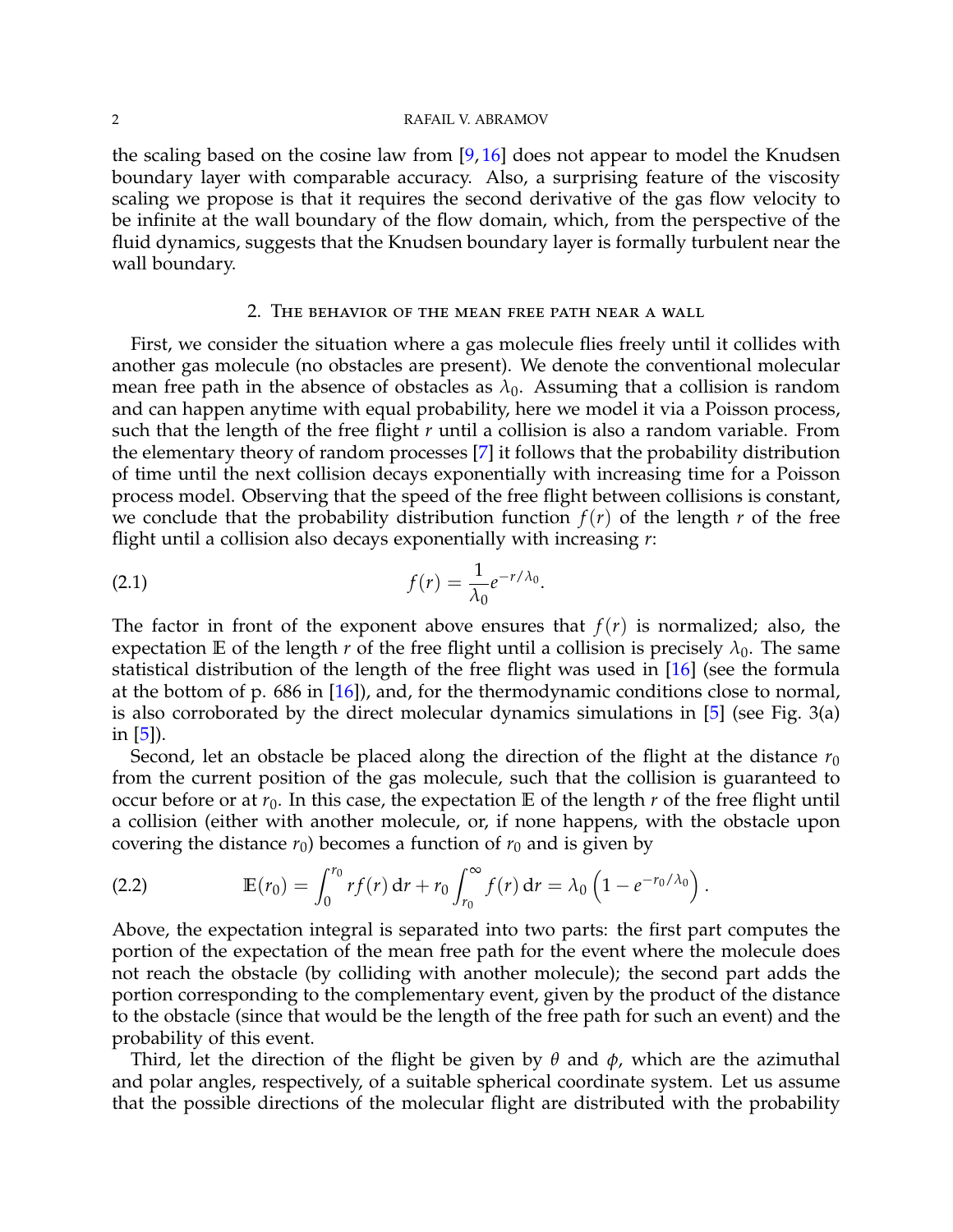density  $g(\theta, \phi)$ , which satisfies the normalization condition

(2.3) 
$$
\int_0^{2\pi} \int_0^{\pi} g(\theta, \phi) \sin \phi \, d\phi \, d\theta = 1.
$$

Also, let the corresponding distance to the obstacle depend on the direction of the free flight, that is,  $r_0 = r_0(\theta, \phi)$ . Then, in order to compute the mean free path  $\lambda$ , we integrate **E**(*r*<sub>0</sub>) against *g*( $θ$ , $φ$ ) as follows:

<span id="page-2-0"></span>(2.4) 
$$
\lambda = \int_0^{2\pi} \int_0^{\pi} \mathbb{E}(r_0(\theta,\phi))g(\theta,\phi)\sin\phi \,d\phi \,d\theta =
$$
  
=  $\lambda_0 \left(1 - \int_0^{2\pi} \int_0^{\pi} e^{-r_0(\theta,\phi)/\lambda_0} g(\theta,\phi)\sin\phi \,d\phi \,d\theta\right).$ 

Fourth, let a planar wall be placed at the distance *d* from the origin along the "north pole" direction of the spherical coordinate system, and let the "southern" hemisphere be free of obstacles. Then,  $r_0(\theta, \phi)$  is given by

(2.5) 
$$
r_0(\theta,\phi)=\begin{cases} d/\cos\phi, & 0\leq\phi<\pi/2, \\ \infty, & \pi/2\leq\phi\leq\pi. \end{cases}
$$

In this case, the formula in  $(2.4)$  becomes

<span id="page-2-1"></span>(2.6) 
$$
\lambda = \lambda_0 \left( 1 - \int_0^{2\pi} \int_0^{\pi/2} e^{-d/(\lambda_0 \cos \phi)} g(\theta, \phi) \sin \phi \, d\phi \, d\theta \right).
$$

Observe that above in [\(2.6\)](#page-2-1) the form of the directional probability distribution  $g(\theta, \phi)$  is unimportant for  $\phi > \pi/2$  (that is, for the flight directions escaping the wall). Thus, in what follows, we only need to define  $g(\theta, \phi)$  for the incident flight directions, that is, for  $0 \le \phi \le \pi/2$ . Next, we are going to consider two different options for  $g(\theta, \phi)$ : the uniform distribution and the cosine distribution.

### 2.1. **Uniform distribution of incident flight directions.** Here we assume that

(2.7) 
$$
g_u(\theta,\phi)=\frac{1}{4\pi} \text{ for } 0 \leq \phi \leq \pi/2,
$$

that is, the distribution of the incident flight directions is uniform. This seems to be a reasonable choice in the absence of a more detailed statistical information on the flight directions in the vicinity of a wall. Observe that the integral of  $g_u$  over the "northern" hemisphere yields 1/2, as, on average, the number of molecules approaching the wall equals the number of molecules escaping the wall.

The assumption of the invariance of *g* over the directions (and, in particular, the azimuthal angle) implies that the bulk of the gas is moving uniformly in the chosen coordinate system (in particular, there is no velocity shear). While not strictly true in the numerical experiments which are to follow, we show below via a simple estimate that the effect of the imposed velocity shear on the mean free path scale is minuscule compared to the bulk average molecular speed for normal conditions, and thus cannot substantially invalidate the assumption above.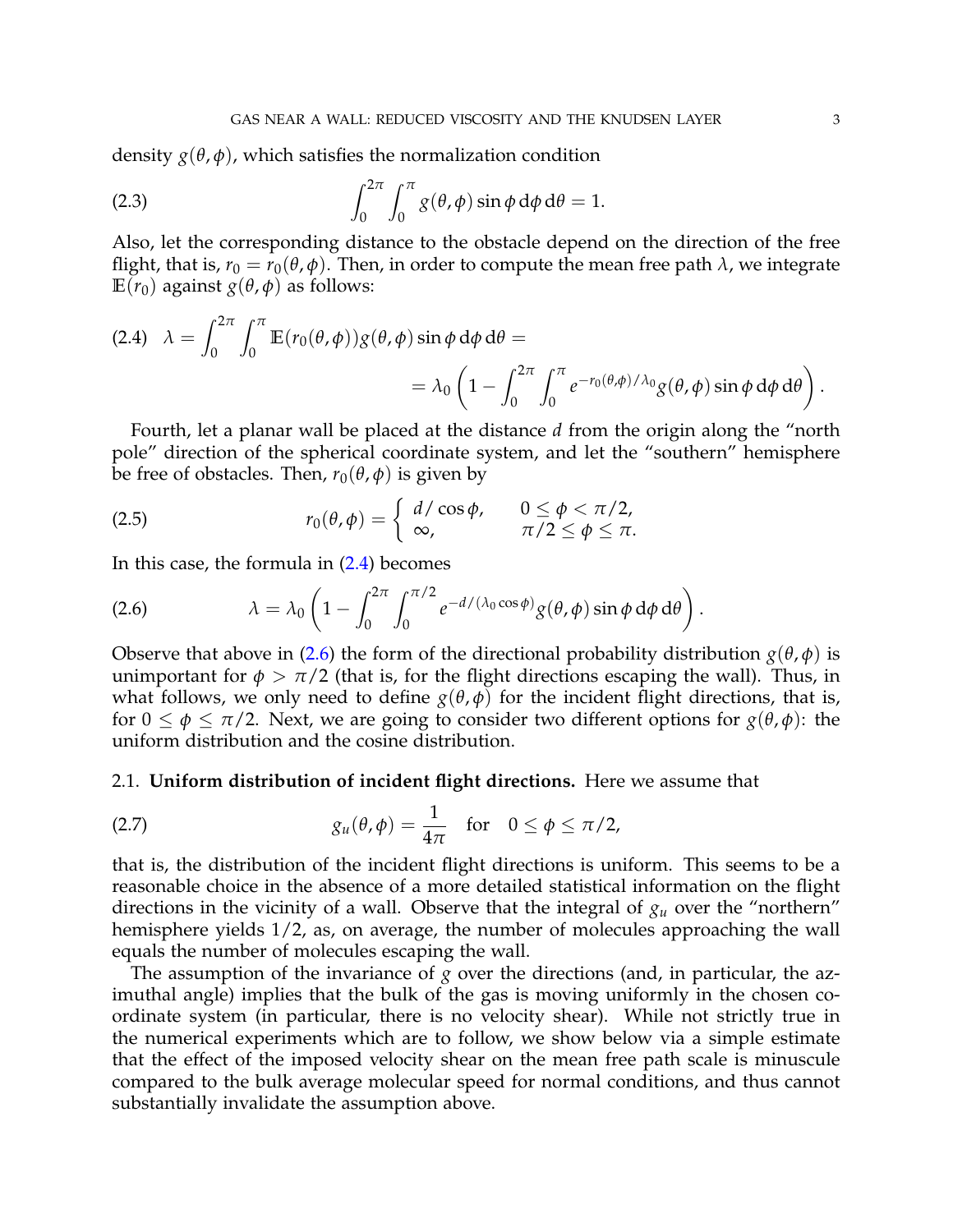For the uniform distribution of the flight directions, the integral in [\(2.6\)](#page-2-1) is evaluated as

(2.8) 
$$
\int_0^{2\pi} \int_0^{\pi/2} e^{-d/(\lambda_0 \cos \phi)} \frac{1}{4\pi} \sin \phi \, d\phi \, d\theta = \frac{1}{2} \left( e^{-d/\lambda_0} - \frac{d}{\lambda_0} E_1(d/\lambda_0) \right),
$$

where  $E_1$  is a standard notation for the exponential integral

$$
E_1(x) = \int_x^\infty \frac{e^{-y}}{y} dy.
$$

Thus, we find that the mean free path *λ* at the distance *d* away from the wall is given by the following scaling formula:

<span id="page-3-0"></span>
$$
(2.10) \qquad \lambda_u(d) = \lambda_0 \left(1 - \frac{1}{2}\beta_u(d/\lambda_0)\right), \qquad \beta_u(x) = e^{-x} - xE_1(x).
$$

2.2. **Cosine distribution of incident flight directions.** What is to follow leads to the single-wall variant of the scaling formula suggested by Stops [\[16\]](#page-11-4) and tested by Guo et al. [\[9\]](#page-11-2), and thus we present it here for completeness. Here we set

(2.11) 
$$
g_c(\theta, \phi) = \frac{1}{2\pi} \cos \phi \quad \text{for} \quad 0 \le \phi \le \pi/2,
$$

that is, the probability of the incident flight direction is proportional to the cosine of the angle between the flight direction and the direction of the shortest distance to the wall. Observe that the integral of  $g_c$  over the "northern" hemisphere equals  $1/2$ , for the same reasons as for *g<sup>u</sup>* above. As for the uniform distribution above, the independence on the azimuthal angle implies that the effect of the velocity shear on the mean free path scale, if present, is small in comparison to the bulk average speed of molecules (which we show to be true for the numerical experiments below).

In this case, the integral in [\(2.6\)](#page-2-1) is evaluated as

$$
(2.12) \quad \int_0^{2\pi} \int_0^{\pi/2} e^{-d/(\lambda_0 \cos \phi)} \frac{1}{2\pi} \cos \phi \sin \phi \, d\phi \, d\theta =
$$
  
=  $\frac{1}{2} \left( \left( 1 - \frac{d}{\lambda_0} \right) e^{-d/\lambda_0} + \left( \frac{d}{\lambda_0} \right)^2 E_1(d/\lambda_0) \right).$ 

Thus, we find that the mean free path *λ* at the distance *d* away from the wall is given by the following scaling formula:

<span id="page-3-1"></span>(2.13) 
$$
\lambda_c(d) = \lambda_0 \left( 1 - \frac{1}{2} \beta_c(d/\lambda_0) \right), \qquad \beta_c(x) = e^{-x} - x \beta_u(x).
$$

The formula above is the single-wall version of the scaling that was tested by Guo et al. [\[9\]](#page-11-2) (see Eq. (3) in [\[9\]](#page-11-2) with the distance to the second wall set to infinity), which, in turn, was derived by Stops [\[16\]](#page-11-4) (see, for example, the first formula on p. 689 in [\[16\]](#page-11-4), and observe that it refers only to a half of the total number of molecules).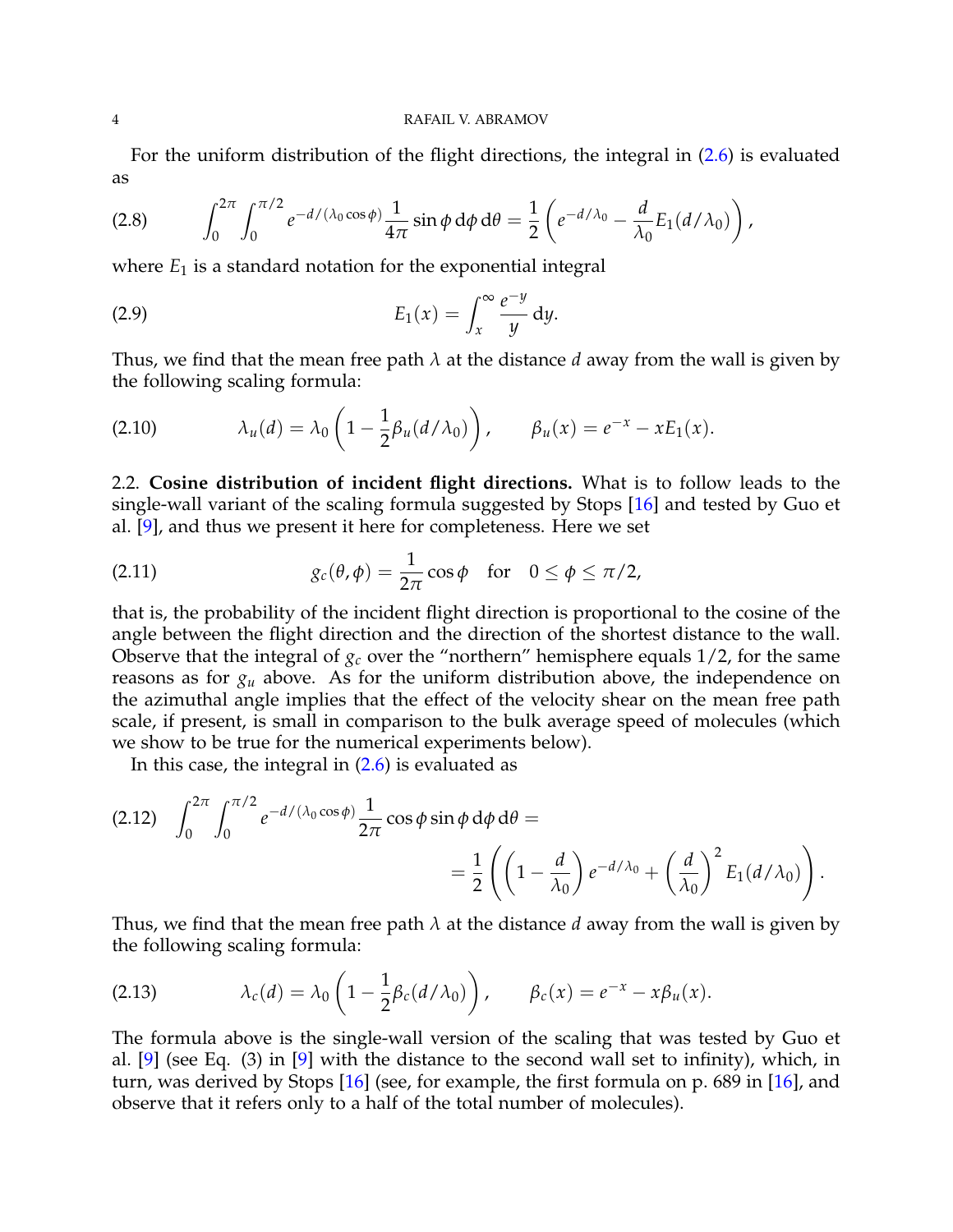2.3. **A comparison between the uniform and cosine scalings.** The difference between the uniform scaling in  $(2.10)$  and the cosine scaling in  $(2.13)$  is significant; we compare the two scalings visually in Figure [1.](#page-5-0) Observe that even though both scalings are monotonic concave functions which have the same limits at zero and infinity, their behavior is otherwise different.

The immediately noticeable qualitative difference between the two scalings is the behavior of their derivatives at zero: while the derivative of the uniform scaling in  $(2.10)$ at zero is infinite, for the cosine scaling in [\(2.13\)](#page-3-1) it equals 1. This qualitative difference is important; as we show below, the uniform scaling in  $(2.10)$  implies that, from the fluid dynamics perspective, the flow is formally turbulent near the wall boundary of the flow domain, whereas in the case of the cosine scaling in [\(2.13\)](#page-3-1) the second derivative of the velocity remains finite at the wall boundary.

Quantitatively, the relative difference between the two scalings reaches 9% at the distance of roughly 20% of the conventional mean free path  $\lambda_0$  away from the wall. It is also interesting that the uniform scaling [\(2.10\)](#page-3-0) in Figure [1](#page-5-0) visually looks similar to the data computed from the direct molecular dynamics simulations in [\[5\]](#page-11-6) (see Fig. 4 in [\[5\]](#page-11-6)).

### <span id="page-4-3"></span>3. An explicit Navier-Stokes solution for the shear flow near a wall

According to the kinetic theory of gases [\[4\]](#page-11-3), the viscosity  $\mu$  is proportional to the free mean path of a gas molecule. Therefore, the uniform and cosine scalings for the mean free path in  $(2.10)$  and  $(2.13)$ , respectively, imply that the viscosity scales in the same manner:

(3.1) 
$$
\mu(d) = \mu_0 \left( 1 - \frac{1}{2} \beta (d/\lambda_0) \right),
$$

where  $\mu_0$  is the conventional value of the viscosity (computed as if no wall was present) for the given gas parameters, and *β* is either the uniform scaling *β<sup>u</sup>* from [\(2.10\)](#page-3-0), or the cosine scaling  $\beta_c$  from [\(2.13\)](#page-3-1). The same proposition was made in [\[9\]](#page-11-2).

<span id="page-4-1"></span>The transport equation for the velocity *u* is given by

(3.2) 
$$
\frac{\partial(\rho u)}{\partial t} + \text{div}\left(\rho u u^T + p \mathbf{I} + \mathbf{S}\right) = 0,
$$

where  $\rho$  is the density,  $p$  is the pressure, and **S** is the stress tensor. The transport equation for the stress tensor  $\boldsymbol{S}$  with the linearized collision term is, in turn, given by [\[1,](#page-11-7)[8,](#page-11-8)[13\]](#page-11-9)

<span id="page-4-0"></span>(3.3) 
$$
\frac{\partial \mathbf{S}}{\partial t} + \text{div}(\mathbf{u} \otimes \mathbf{S} + \mathbf{Q}) + \mathbf{P} \nabla \mathbf{u} + (\mathbf{P} \nabla \mathbf{u})^T + (1 - \gamma)(\text{tr}(\mathbf{P} \nabla \mathbf{u}) + \text{div}\mathbf{q})\mathbf{I} = -\frac{p}{\mu}\mathbf{S},
$$

where  $P = pI + S$  is the pressure tensor, *q* is the heat flux, **Q** is the full centered third moment (a tensor of rank 3), and  $\gamma$  is the adiabatic exponent. Then, the Navier-Stokes approximation for *S* is obtained under the assumption that all terms in the left-hand side of [\(3.3\)](#page-4-0), except for those which involve *p* and *u* only, are small and can be discarded. This leads to the approximation

<span id="page-4-2"></span>(3.4) 
$$
\mathbf{S} = -\mu \left( \nabla \boldsymbol{u} + (\nabla \boldsymbol{u})^T + (1 - \gamma)(\mathrm{div} \boldsymbol{u}) \boldsymbol{I} \right),
$$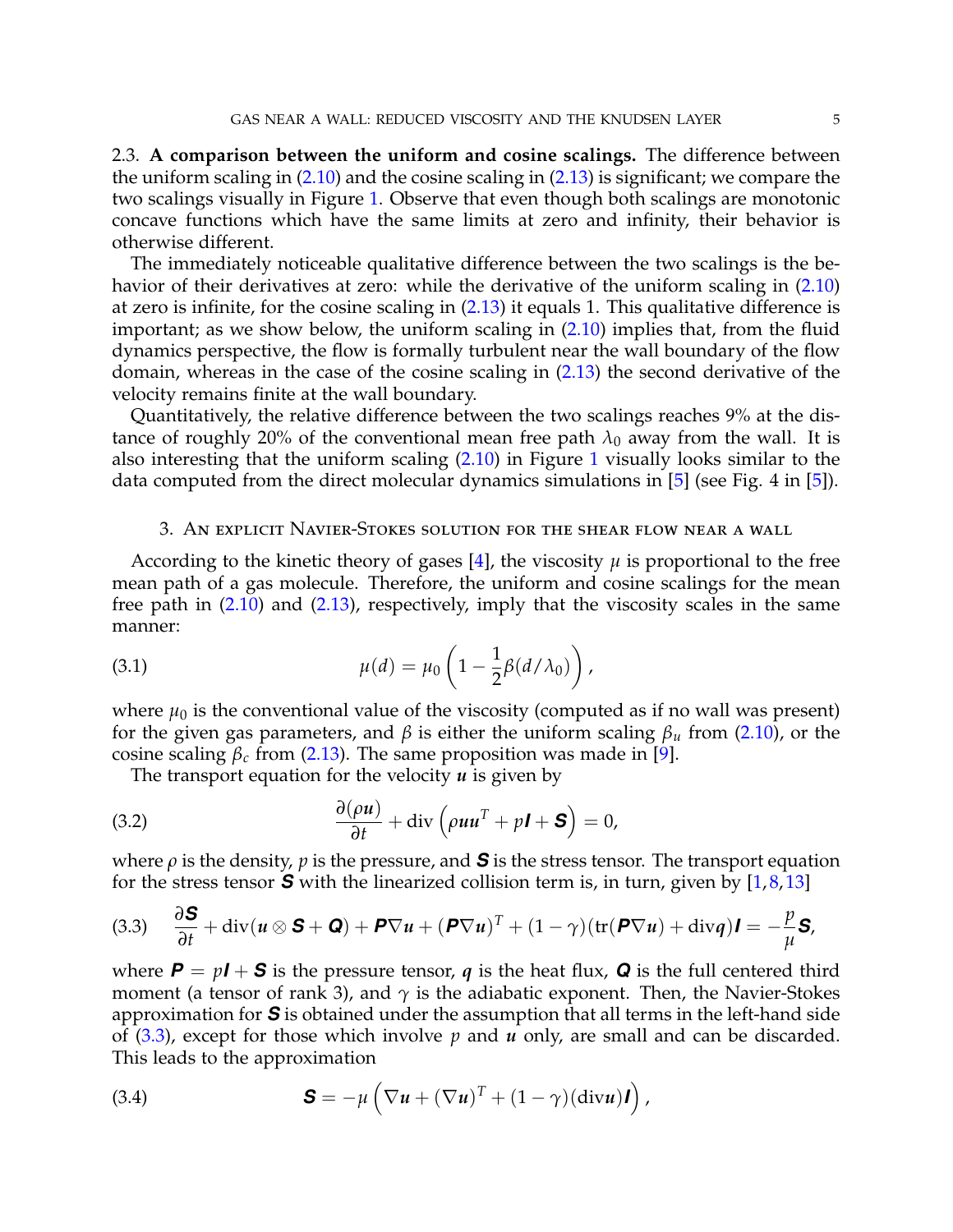<span id="page-5-0"></span>

FIGURE 1. A visual comparison of the uniform  $(2.10)$  and cosine  $(2.13)$  mean free path scalings.

which is then substituted into the velocity transport equation  $(3.2)$  to obtain the usual Navier-Stokes equation.

For a stationary shear flow, let us choose a coordinate system where the *x*-coordinate points in the direction of the flow, and the *y*-coordinate points in the direction of the shear. In this situation, the velocity vector *u* points along the *x*-direction, but the spatial dependence of the flow variables occurs in the *y*-direction. As the *y*-coordinate measures the distance to the wall, we will use *d* to denote the *y*-coordinate:

(3.5) 
$$
u = (u(d), 0, 0)^T, \text{ div } S = ((\mu u')', 0, 0)^T,
$$

where the prime denotes the *d*-differentiation. This form of the velocity yields, upon the substitution of the Navier-Stokes approximation to div*S* above in [\(3.4\)](#page-4-2) back into the stationary velocity equation [\(3.2\)](#page-4-1),

<span id="page-5-1"></span>
$$
(3.6) \t\t\t (\mu u')' = 0.
$$

3.1. **The velocity solution for the boundary value problem of the shear flow.** For convenience, we set the flow velocity *u* to zero at the wall boundary of the flow domain, and to  $u_0$  at the distance  $d_0$  from the boundary. Observe that in reality the gas flow velocity exhibits a discontinuous "slip" directly at the wall surface  $[11, 12]$  $[11, 12]$  $[11, 12]$ , that is, the velocity of the gas flow at the wall is not that of the wall itself. This kinetic effect, however, is beyond the scope of the current work, as, from the perspective of the fluid dynamics, we consider a spatial domain with suitable boundaries (which do not have to be aligned with walls in general, as the domain may simply be a bounded "cutout" of the free gas flow away from any walls or other objects), and it is the properties of the gas flow itself which are defined at the boundaries, irrespective of whether or not a wall is present immediately outside the boundary. Thus, in what follows, we refer strictly to the velocity of the gas flow at a wall boundary, regardless of the (possibly different) velocity of the wall itself.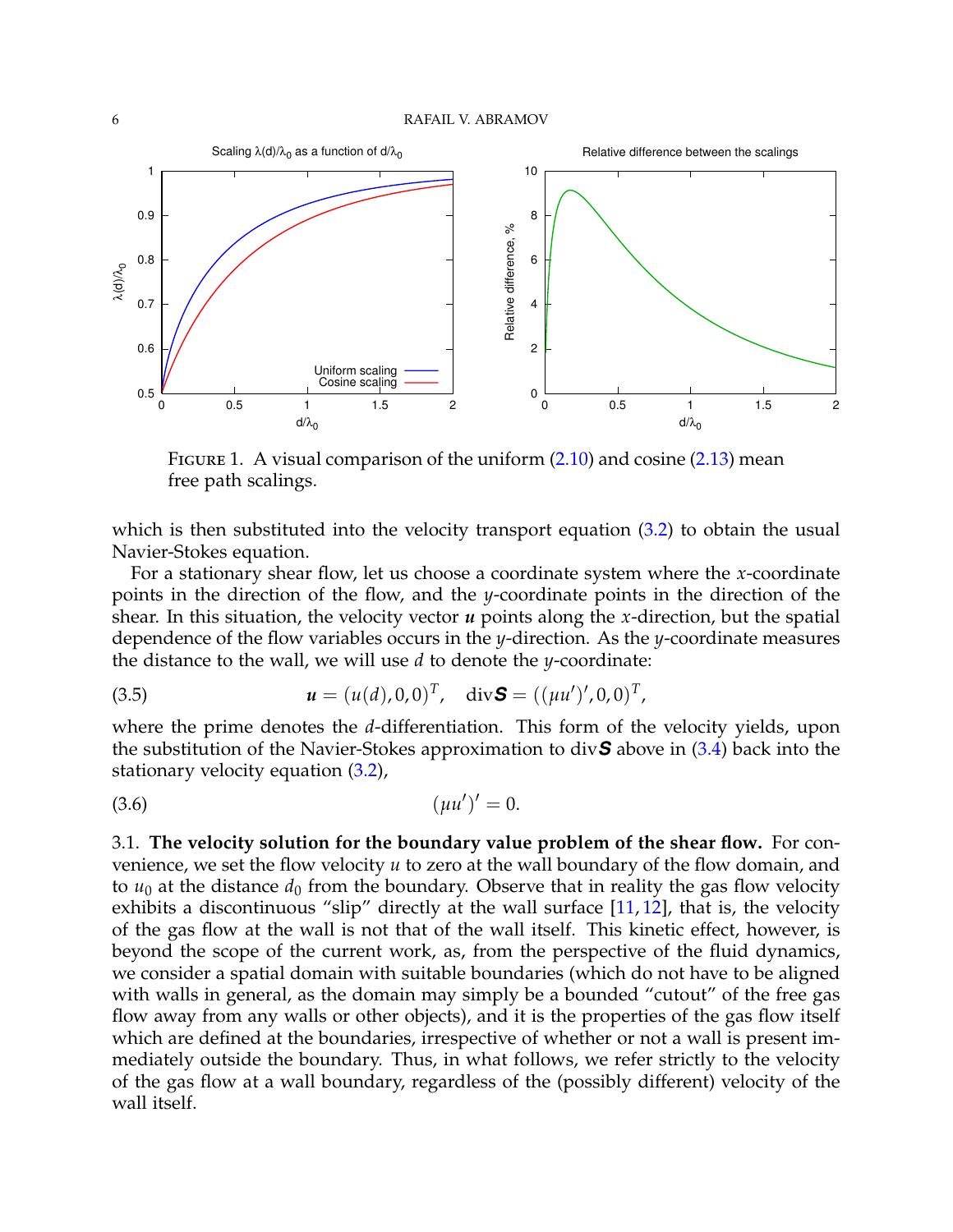We further assume that the temperature of the gas flow varies insignificantly, so that the conventional viscosity  $\mu_0$  in [\(3.1\)](#page-4-3) (computed as if no wall was present) can be treated as a constant. Then, for a constant viscosity  $\mu$  without the mean free path scaling, the Navier-Stokes equation for the velocity of the shear flow in [\(3.6\)](#page-5-1) reduces to

$$
(3.7) \t\t u'' = 0,
$$

which leads to the conventional linear shear velocity profile solution

<span id="page-6-1"></span>
$$
(3.8) \t u(d) = u_0 \frac{d}{d_0}.
$$

On the other hand, with the variable viscosity in  $(3.1)$ , the Navier-Stokes velocity equation [\(3.6\)](#page-5-1) for the shear flow becomes

<span id="page-6-0"></span>(3.9) 
$$
\left( \left( 1 - \frac{1}{2} \beta (d/\lambda_0) \right) u(d) \right)' = 0.
$$

Upon the integration with the same boundary conditions as above,  $(3.9)$  results in

<span id="page-6-2"></span>(3.10) 
$$
u(d) = u_0 \frac{b(d/\lambda_0)}{b(d_0/\lambda_0)}, \qquad b(x) = \int_0^x \frac{dy}{2 - \beta(y)},
$$

where  $\beta$  is given by either the uniform scaling in [\(2.10\)](#page-3-0), or the cosine scaling in [\(2.13\)](#page-3-1).

3.2. **Wall boundary turbulence in the case of the uniform viscosity scaling.** Observe that, in the case of the uniform viscosity scaling (that is,  $\beta = \beta_u$  from [\(2.10\)](#page-3-0)) the identity above in  $(3.9)$  requires the second derivative  $u''(d)$  to become infinite at the wall boundary. Indeed, substituting  $(2.10)$  into  $(3.9)$ , we obtain

(3.11) 
$$
u(d)'' = \frac{u(d)'}{2\lambda_0} \left(1 - \frac{1}{2}\beta_u(d/\lambda_0)\right)^{-1} \beta'_u(d/\lambda_0).
$$

However, observe that

(3.12) 
$$
\beta'_u(x) = (e^{-x} - xE_1(x))' = -E_1(x),
$$

and that  $E_1(0)$  is infinite. Thus,  $u''(0)$  must also become infinite for  $(3.9)$  to hold. Observe that this condition does not violate the assumptions made above on the stress equation [\(3.3\)](#page-4-0), as the latter does not involve the second derivatives of the velocity, and the Navier-Stokes approximation of the stress is still valid. In contrast, the cosine mean free path scaling in [\(2.13\)](#page-3-1) does not have this property.

Recall that sufficiently large second derivatives of the velocity *u* cause the viscous term in the Navier-Stokes velocity equation in [\(3.2\)](#page-4-1) to become of a comparable order in magnitude to the transport terms (as under normal conditions the viscous term is usually small due to low viscosity), which is what is observed in a turbulent flow. In fact, based on this observation, Boussinesq [\[3\]](#page-11-12) proposed to model the effect of the large second derivatives of the velocity in a turbulent flow with the "eddy viscosity", that is, an artificially large viscosity coefficient to compensate for the unresolved turbulent finegrained motion of the flow and to achieve a similar net effect of the stress divergence. The same principle is used in various numerical models of turbulent flow [\[17\]](#page-11-13). Thus,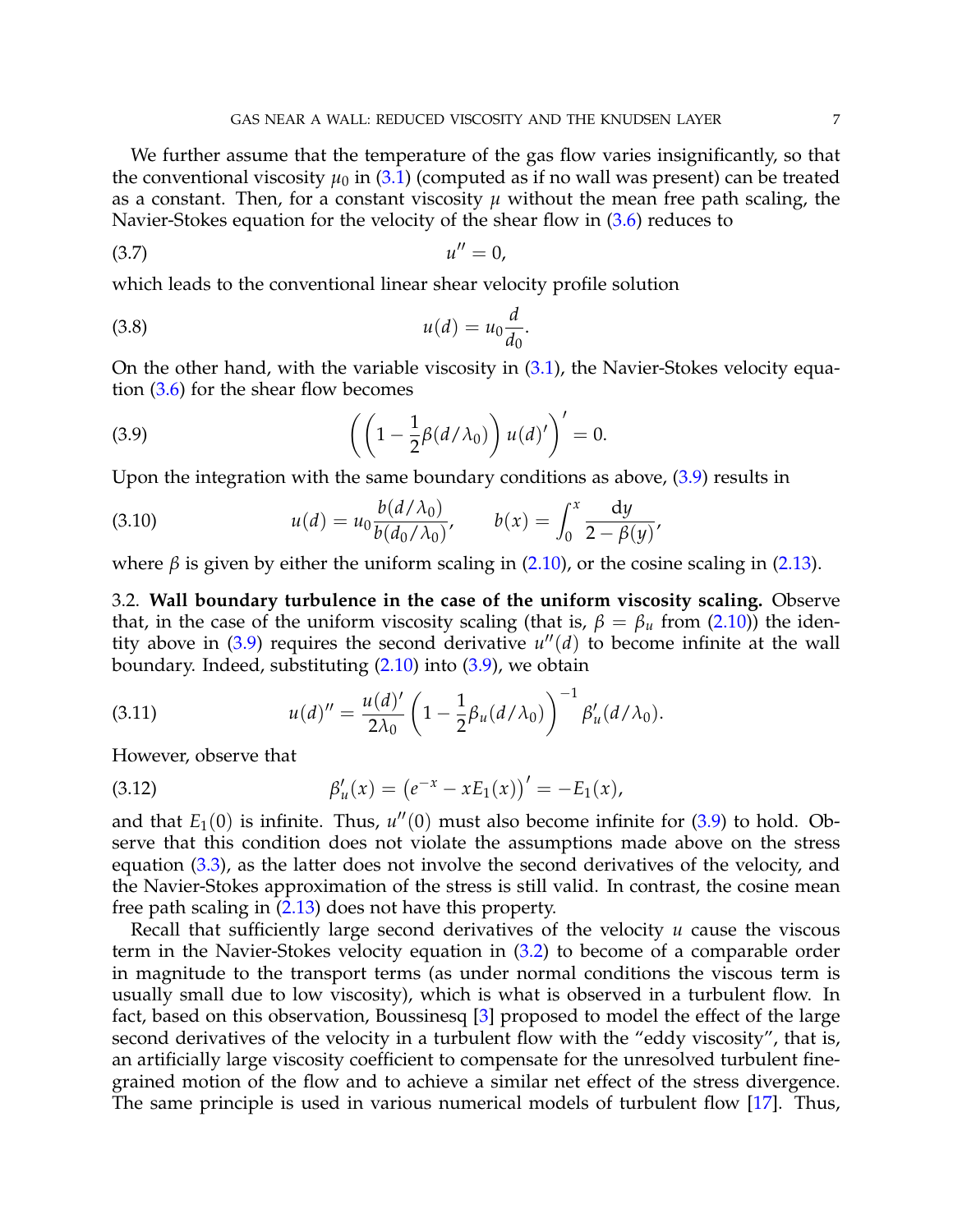#### 8 RAFAIL V. ABRAMOV

from the fluid dynamics perspective, the infinite second derivative of the velocity at the wall boundary formally makes the boundary layer of the flow turbulent.

Observe, however, that in the current setting the turbulence in the boundary layer is the result of the imposed condition that the viscous term in the velocity equation  $(3.2)$ is bounded near the wall, which is directly opposite to the effect of the turbulence away from the wall. Nonetheless, this effect suggests that the uniform mean free path scaling in [\(2.10\)](#page-3-0) may hint at the actual physical mechanism of the turbulence manifestation in a shear flow – for example, when some appropriate instability conditions are satisfied, the turbulence near the wall boundary may "spill" into the flow outside the boundary layer.

#### 4. Numerical experiments

Here we compare the gas flow velocity profiles corresponding to the uniform mean free path scaling in [\(2.10\)](#page-3-0) and the cosine scaling in [\(2.13\)](#page-3-1) with the Direct Simulation Monte Carlo computations (DSMC) for argon and nitrogen. For a better reliability of the DSMC computations results, we used two different publicly available DSMC software codes: one is the DS[1](#page-7-0)V  $[2]^1$  $[2]^1$ , and another is the dsmcFoam  $[14]^2$  $[14]^2$  $[14]^2$ . For both argon and nitrogen, the temperature and pressure were set at about  $15^{\circ}$  C and  $100$  kPa respectively, which correspond to the normal conditions at sea level. The shear in the flow was imposed by placing two infinite parallel moving walls (the so-called Couette flow) with diffuse reflection boundary conditions at the distance of 1000 nanometers from each other. The relative difference in the wall velocity was 100 meters per second. Due to the symmetry of the flow, below we consider only a half of the flow domain, between one of the walls and the middle point between the walls (such that the width of our domain is 500 nm).

For convenience, we removed the wall slip from the DSMC velocity profile by subtracting its zero-distance value. This also resulted in the DSMC velocity at 500 nm away from the wall being about 45 m/s (rather than half of the wall velocity difference, that is, 50 m/s). As explained above, we did not consider the wall itself to be a part of the domain, and thus chose the coordinate system so that the DSMC flow velocity was zero at the wall boundary of the domain.

The observed temperature variation in the DSMC solutions was about two degrees, which corresponds to the variation of about 0.3% in the conventional value of the viscosity  $\mu_0$  across the flow domain. The effect of the velocity shear in the DSMC simulation on the assumed uniformity of free flight directions is also small: indeed, observe that the change of 45 m/s on the 500 nm scale translates to about 6 m/s on the 60-70 nm (mean free path) scale. At the same time, average speeds of molecules at the room temperature range from about 400 (argon) to about 500 (nitrogen) m/s, so that the velocity shear effect accounts for no more than 1.5% of the typical molecular velocity on the mean free path scale.

In Figures [2](#page-8-0) and [3](#page-9-0) we compare the constant-viscosity linear solution in [\(3.8\)](#page-6-1) and the nonlinear solutions in  $(3.10)$  corresponding to the uniform mean free path scaling

<span id="page-7-0"></span><sup>1</sup>Available at <http://www.gab.com.au>

<span id="page-7-1"></span><sup>&</sup>lt;sup>2</sup>Part of the OpenFOAM software, <http://www.openfoam.org>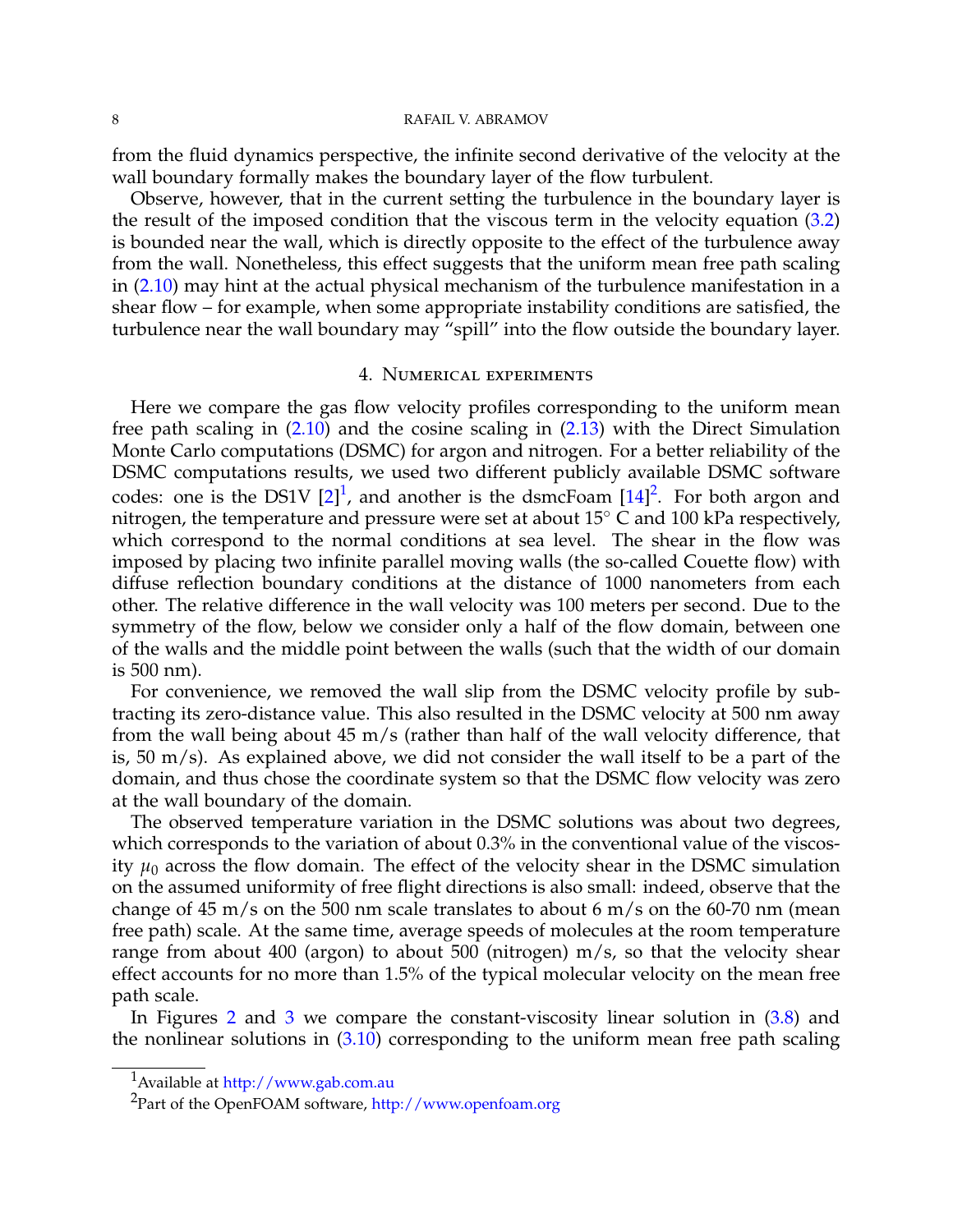<span id="page-8-0"></span>

Flow velocity relative to the constant-viscosity solution



FIGURE 2. The velocity of the shear flow for argon.

in  $(2.10)$  and cosine scaling  $(2.13)$  for argon and nitrogen with the corresponding velocity profiles computed by the DS1V [\[2\]](#page-11-14) and dsmcFoam [\[14\]](#page-11-15) software as described above. We used the DSMC-computed velocity values at 500 nm as the boundary conditions  $u_0$ in [\(3.8\)](#page-6-1) and [\(3.10\)](#page-6-2). We set the conventional mean free path  $\lambda_0$ , which is a parameter in [\(3.10\)](#page-6-2), to 65 nanometers for argon (Figure [2\)](#page-8-0) and to 60 nanometers for nitrogen (Figure [3\)](#page-9-0), which appear to be realistic enough for the normal conditions [\[10\]](#page-11-16). Observe that the range of the flow domain (from zero to 500 nm) extends well beyond the Knudsen boundary layer region.

For illustrative purposes, we also show the velocity power fit of Lilley and Sader  $[11, 12]$  $[11, 12]$  $[11, 12]$  of the form

<span id="page-8-1"></span>
$$
(4.1) \t\t u(d) = C(d/\lambda_0)^{\alpha},
$$

where the constant *α* was computed by the least squares fit on the DSMC velocity data between the wall and  $\lambda_0$  (for both argon and nitrogen, the least squares algorithm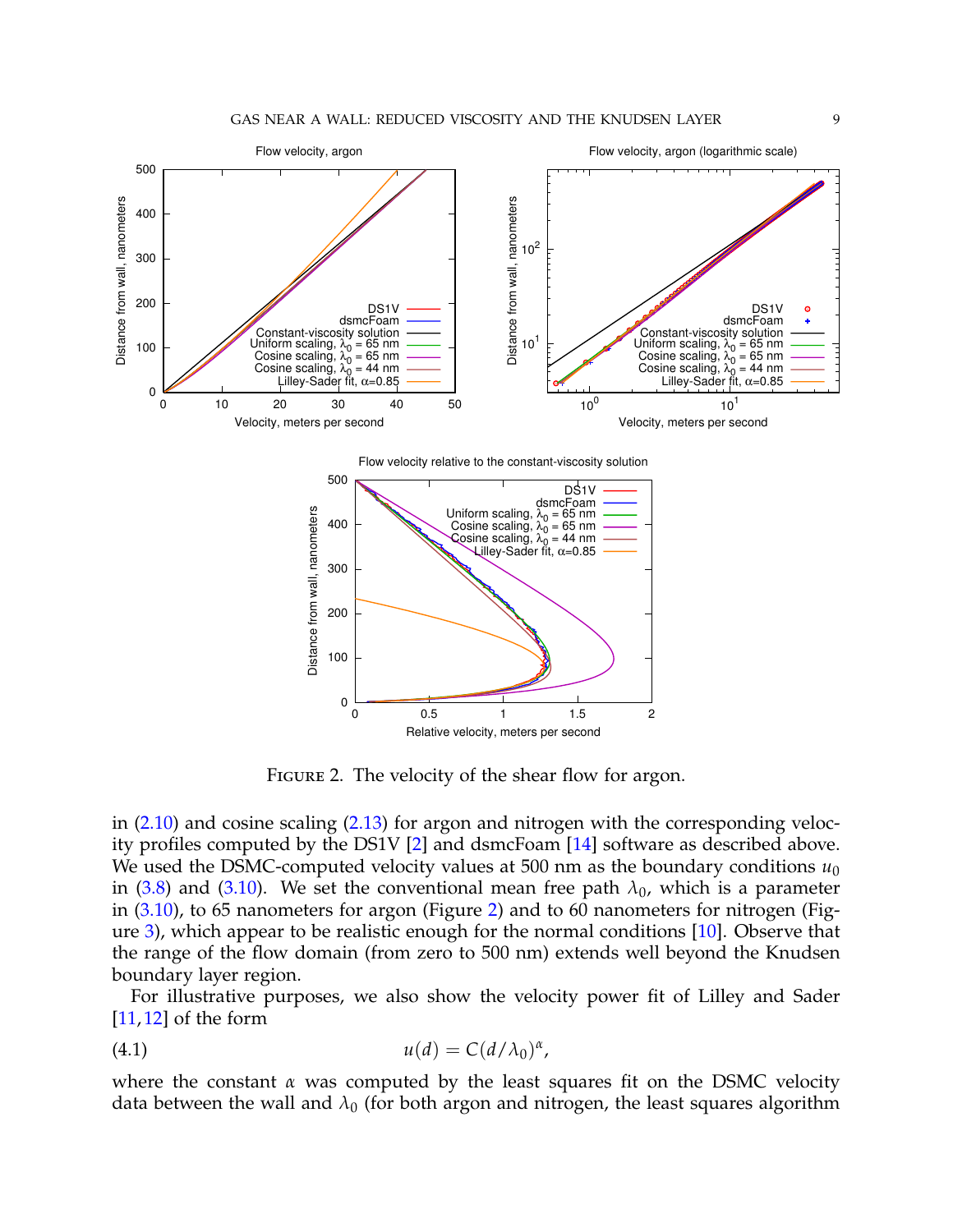<span id="page-9-0"></span>

Flow velocity relative to the constant-viscosity solution



FIGURE 3. The velocity of the shear flow for nitrogen.

yielded  $α = 0.85$ ). The constant coefficient *C* was set to the average value of DS1V and dsmcFoam flow velocities at the distance of the conventional mean free path  $\lambda_0$  from the wall.

Observe that the Knudsen boundary layers, produced by the DSMC simulations, are captured quite accurately by the velocity solution in [\(3.10\)](#page-6-2) with the uniform mean free path scaling in [\(2.10\)](#page-3-0) for both argon and nitrogen. In contrast, the conventional constantviscosity Navier-Stokes solution [\(3.8\)](#page-6-1) fails to develop a boundary layer at all, while the solution for the cosine scaling in [\(2.13\)](#page-3-1) develops a noticeably stronger Knudsen layer than those produced by the DSMC methods. The Lilley-Sader velocity power fit  $(4.1)$  is accurate within the Knudsen boundary layer range (which is where it was fitted), but quickly diverges from the DSMC solutions outside the Knudsen boundary layer.

Additionally, we computed the velocity profiles using the cosine scaling in [\(2.13\)](#page-3-1) with the mean free path parameter  $\lambda_0$  artificially chosen so as to match the resulting velocity profile to the DSMC results as close as possible (44 nm for argon, and 41 nm for nitrogen).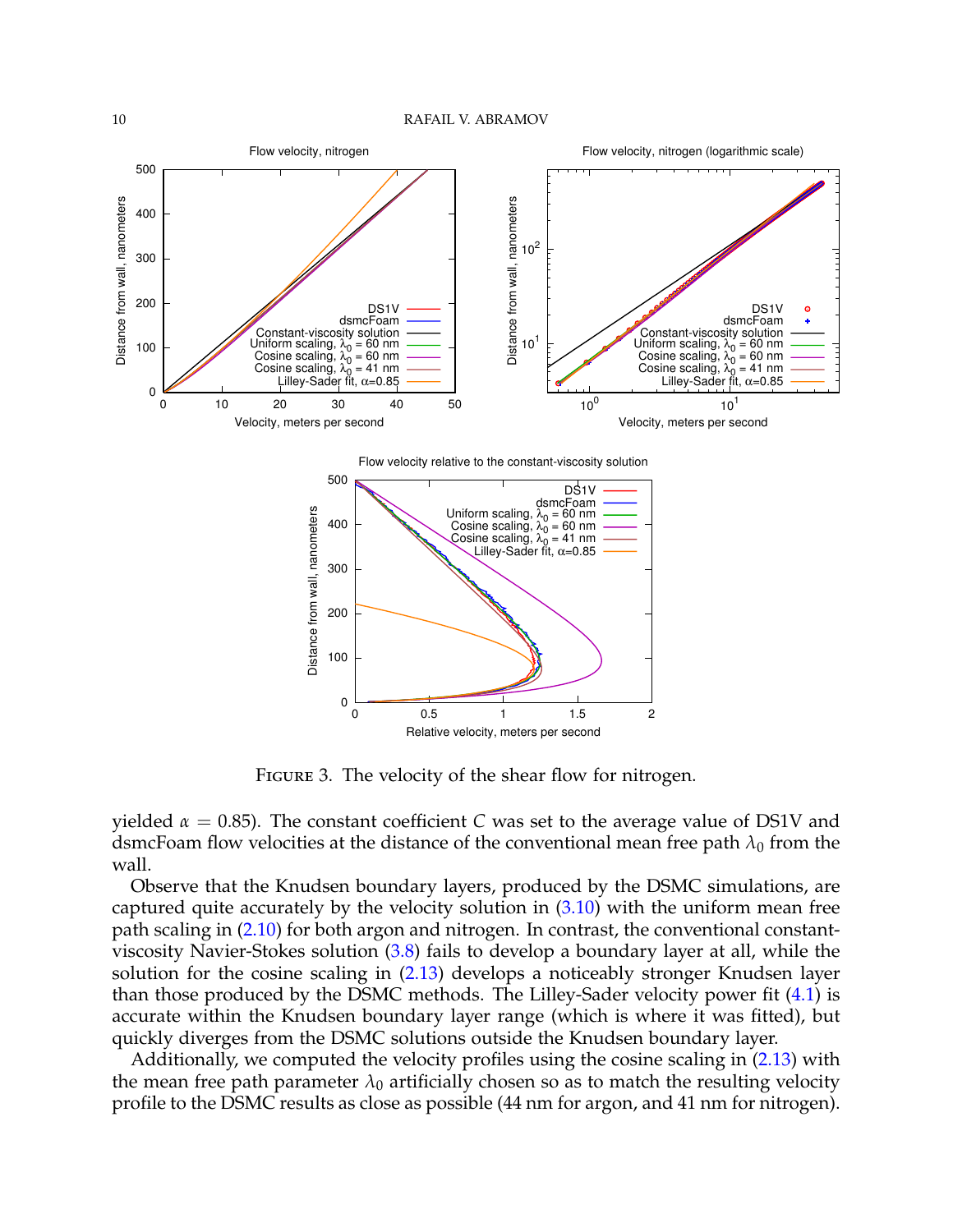<span id="page-10-0"></span>

| Argon                        |                       | Nitrogen                     |                                  |
|------------------------------|-----------------------|------------------------------|----------------------------------|
| Scaling                      | Relative error        | Scaling                      | Relative error                   |
| Uniform, $\lambda_0 = 65$ nm | $7.564 \cdot 10^{-4}$ | Uniform, $\lambda_0 = 60$ nm | $\overline{5.399 \cdot 10^{-4}}$ |
| Cosine, $\lambda_0 = 65$ nm  | $1.1 \cdot 10^{-2}$   | Cosine, $\lambda_0 = 60$ nm  | $1.059 \cdot 10^{-2}$            |
| Cosine, $\lambda_0 = 44$ nm  | $1.822 \cdot 10^{-3}$ | Cosine, $\lambda_0 = 41$ nm  | $1.444 \cdot 10^{-3}$            |

TABLE 1. Relative errors for different scalings.

The results are also shown in Figures [2](#page-8-0) and [3.](#page-9-0) Observe that, even given the unrealistic values of  $\lambda_0$  for an artificially better fit, the resulting velocity profiles are still not as accurate as the ones produced by the uniform scaling in [\(2.10\)](#page-3-0) with realistic values of  $\lambda_0$ .

We summarize the computational results in Table [1,](#page-10-0) which contains relative errors (in the sense of the usual Euclidean square norm) between the averaged DSMC velocity profile and different scaling approximations in the full flow domain between the wall boundary and 500 nm distance away from the wall. Observe that the uniform scaling in  $(2.10)$  offers better accuracy than the cosine scaling in  $(2.13)$ .

### 5. Concluding remarks

In the current work we propose a new mean free path (and, subsequently, viscosity) scaling near a wall based on the uniform distribution of the molecular free flight directions incident on the wall. We also derive the corresponding velocity solution to the conventional Navier-Stokes equation for the shear flow near a wall, based on the proposed scaling. We compare the proposed uniform scaling with the scaling based on the cosine distribution of the incident flight directions suggested by Stops [\[16\]](#page-11-4) and tested by Guo et al. [\[9\]](#page-11-2), as well as the Lilley-Sader velocity power fit [\[11,](#page-11-10) [12\]](#page-11-11) for the shear flow of argon and nitrogen at normal conditions. The Direct Simulation Monte Carlo computations of two different software codes, DS1V [\[2\]](#page-11-14) and dsmcFoam [\[14\]](#page-11-15) are used for the validation of the results. The proposed uniform scaling is found to be more accurate than the other studied approximations in the domain of the simulated flow, which extends well beyond the Knudsen boundary layer.

The proposed viscosity scaling also appears to be convenient for the computational fluid dynamics modeling, since it can be readily integrated into the existing models of a viscous gas flow, provided that the value of the conventional mean free path  $\lambda_0$  can be reliably estimated from the macroscopic parameters of the gas dynamics. Suitable approximate formulas for the exponential integral (which is a part of the mean free path and viscosity scaling formula), can be found in  $[6]$ .

An unexpected finding of this work is the inherent presence of turbulence, in the formal fluid dynamics sense, within the Knudsen boundary layer near the wall for the uniform viscosity scaling. It is interesting that this result is purely analytic; clearly, the DSMC simulations or experimental measurements cannot detect it. This result could potentially provide some hints at the physical mechanism behind the visible manifestation of turbulence outside the boundary layer – indeed, if the turbulence covertly exists within the Knudsen boundary layer, then it could be a matter of suitable conditions